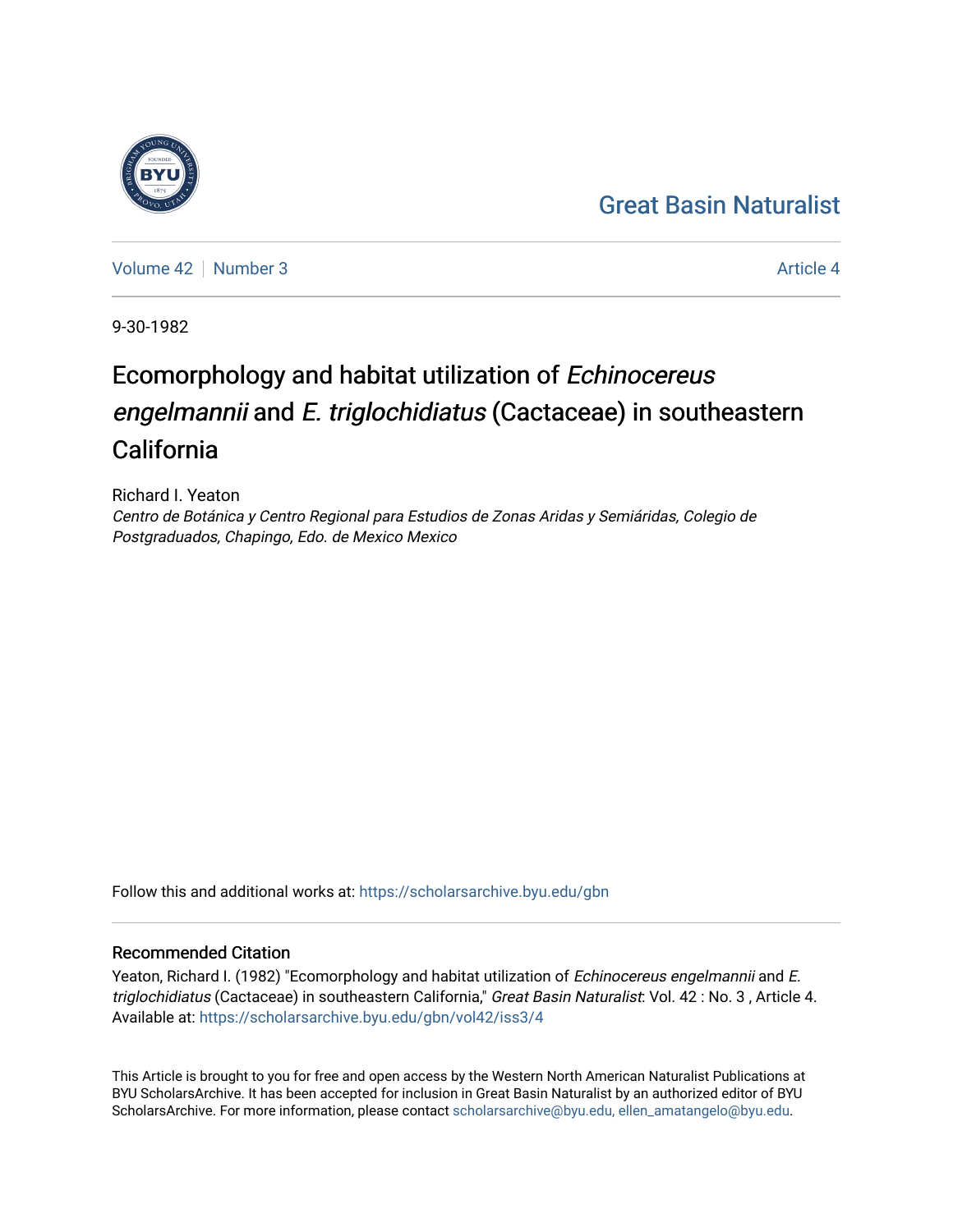#### ECOMORPHOLOGY AND HABITAT UTILIZATION OF ECHINOCEREUS ENGELMANNII AND E. TRIGLOCHIDIATUS (CACTACEAE) IN SOUTHEASTERN CALIFORNIA

#### Richard I. Yeaton'

ABSTRACT.— The relationship between form and habitat utilization of Echinocereus engelmannii and E. triglochidiatus was studied in southeastern California. The major difference in form is in the density of stems comprising the canopy. These differences in morphology create differences in the daily heat loads of each species. Echinocereus triglochidiatus, with its stems densely packed and in contact with each other over much of their lengths, continues to gain heat internally as the sun sets due to conductance between the stems. In contrast E. engelmannii, with a more open canopy, begins to lose heat as the sun goes down. As a result, E. triglochidiatus is successful in the juniper-pin yon zone where winter temperatures are cold for long periods and E. engelmannii is more successful in the lower desert regions where very hot, summer temperatures prevail. In the latter case, daytime buildup in heat load is re duced by convective cooling as air moves through the open canopy. Differences in microhabitat utilization occur that provide <sup>a</sup> second mechanism to reduce daily heat load buildup on hot summer days in the juniper-pinyon zone.

Plants in their natural habitats must cope with the environmental variations experienced in each microhabitat. A series of adaptive strategies, which involves gaining access to sufficient water, nutrients, and light for maintenance, growth and reproduction while at the same time avoiding the effects of desiccation and extreme temperatures that can lead to mortality, is used to achieve this (e.g.. Gates 1962). Nowhere are these strate gies more apparent than in plants occupying extreme environments. In particular, most morphological aspects of members of the Cactaceae have been suggested as representing ecological strategies for their successful adaptations to hot, dry environments (Gates 1962, Felger and Lowe 1967, Nobel 1978, 1980a, Yeaton et al. 1980).

The literature on problems of adaptations in form for Cactaceae involves two types of studies; one in which access to sufficient light for photosynthesis is considered (Rodriquez et al. 1976, Nobel 1980b, Yeaton et al. in re view) and the other in which avoidance of extreme temperatures, particularly freezing temperatures, is emphasized (Felger and Lowe 1967, Gibbs and Patten 1970, Mozingo and Comanor 1975, Nobel 1978, 1980a). Two extremes in the form of Cactaceae parallel this division. When access to light is dis cussed, platyopuntias, a group with flattened cladodes, are usually studied. In contrast, when temperature is a problem, the growth form of the species studied is usually some variant of a cylinder.

In this study, the relationship between heat load and habitat utilization is examined for two species of Echinocereus that are morphological variants of the cylindrical form. Echinocereus engelmannii (Parry) Lemaire is found on rocky slopes of elevations of 600-1500 m in the Mojave Desert of Califor nia (Benson 1969). It is caespitose with 5 to 60 stems forming an open mound. The sec ond species, Echinocereus triglochidiatus Engelm., is found at somewhat higher elevations (1000-2500 m) above the deserts, usually in the juniper-pinyon woodland (Benson 1969). It also has a caespitose form with multiple stems forming a dense mound. The compactness of stems in the mounds is the most striking difference in form between the two species and results in a lower effective sur face-to-volume ratio in E. triglochidiatus. <sup>I</sup> concentrated on this morphological dis similarity (1) to determine what differences occur in the daily heat load experienced by individuals of each species and (2) to explain

<sup>&#</sup>x27;Centre de Botanica y Centro Regional para Estudios de Zonas Aridas y Semidridas, Colegio de Postgraduados, Chapingo, Edo. de Mexico, Mexico. Pres ent address: Molecular Biology Institute, UCLA, Los Angeles, California 90024.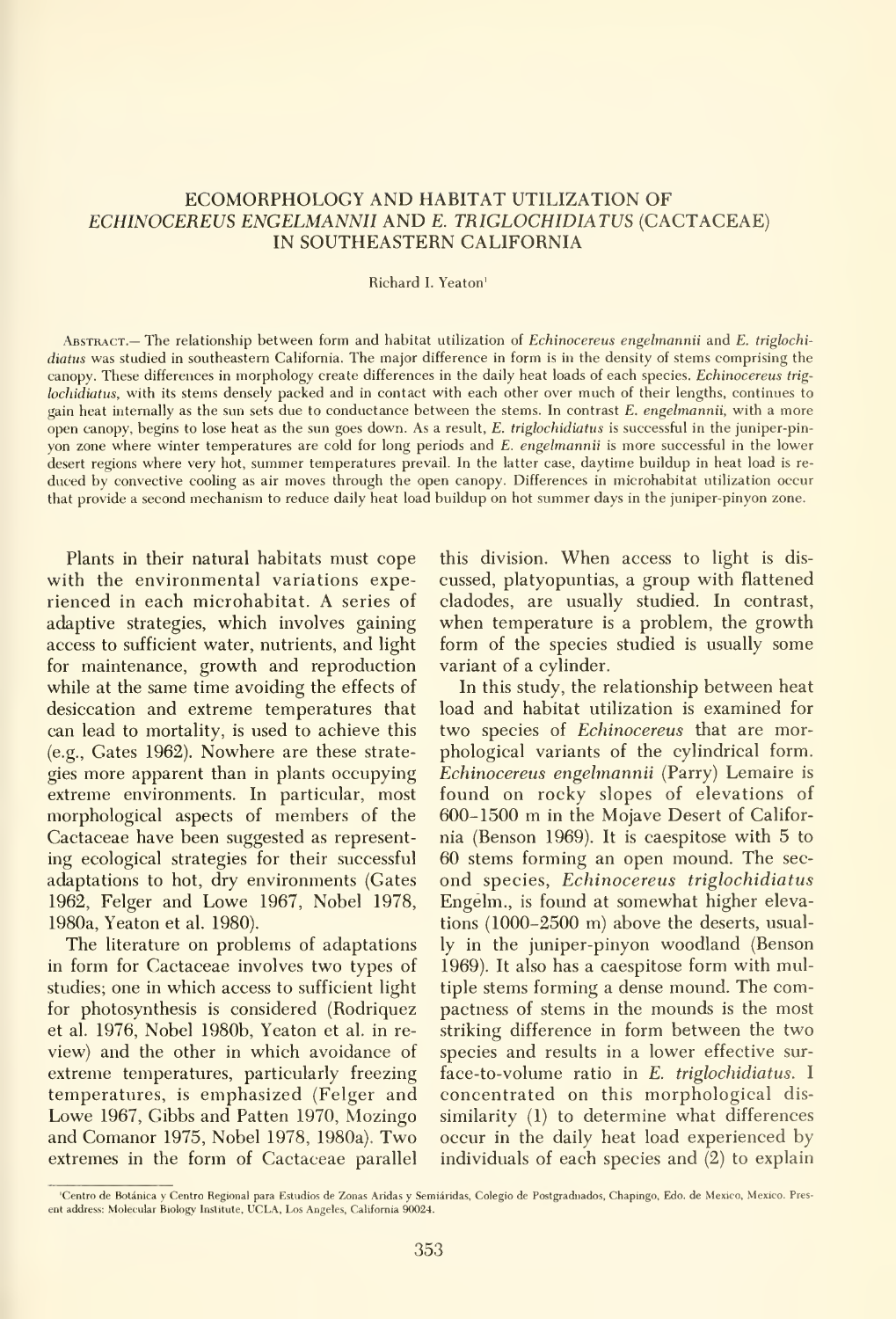differences in habitat utilization by each species.

#### Study Areas and Methods

A population of Echinocereus engelmannii was studied at Hole-in-the-Wall at the base of the Providence Mountains in the Mojave Desert of southeastern California (latitude 35°3' N, longitude 115°23' W). For a description of this site, see Yeaton and Cody (1979). Populations of E. engelmannii and E. triglochidiatus were studied in the juniperpinyon zone (latitude 35°4' N, longitude 115°28' W). Here rainfall is more abundant and average maximum daily temperatures are lower (Costing 1956, Trombulak and Cody 1980). As <sup>a</sup> result, snow is common during the months of December, January, and February and persists for several days or weeks, in contrast to the lower desert site. At the upper site the dominant vegetation consists of Artemisia tridentata, Juniperus monosperma, and Pinus monophylla.

At each study site, all individuals of E. engelmannii and E. triglochidiatus were cate gorized according to the kind of microhabitat utilized. The characteristics of these microhabitats were quantified from the perspective of the plant. Three general microhabitats may be distinguished at the juniper-pinyon site: rocky slope, composed of a mosaic of boulders and gravel and found at slope angles greater than 8 degrees; under juniper and pinyon, generally at slope angles less than 8 degrees; and washes, disturbed areas with Artemisia tridentata dominating the plant community. At the desert study site, only the rocky slope microhabitat is utilized extensively, washes are rarely colonized by Echinocereus (possibly due to greater effects of erosion), and no counterpart to juniperpinyon canopy exists. The following micro-

TABLE 1. Habitat utilization by individuals of Echinocereus triglochidiatus and E. engelmannii in the juniper pinyon zone of the Providence Mountains, California.

| <b>Species</b>     | Rocky slopes | Pinyon pine<br>or wash |  |
|--------------------|--------------|------------------------|--|
| E. triglochidiatus | 65           | 39                     |  |
| E. engelmannii     | 38           | O                      |  |

Fisher Exact Probability Test,  $p < 0.001$ .

habitat characteristics were recorded for each Echinocereus individual whenever possible: slope aspect (either north-facing [270-90 degrees] or south-facing [90-270 degrees]), shaded or unshaded by adjacent rocks or plants. These data were organized into contingency tables with row headings consisting of the two species of Echinocereus and column headings describing the contrasting characteristics of each microhabitat. Entries into the tables were the numbers of individ uals encountered in each situation. Totals from table to table were not necessarily equivalent because some individuals could not be assigned to a particular category. Ei ther Chi-square or Fisher Exact Probability tests were employed to determine differences in microhabitat utilization between the two species (Siegel 1956).

The sizes of the 10 largest individuals of each species in each microhabitat were measured. Because both species form mounds that are roughly hemispherical in shape, one approximation of size is the diameter of the mound. A second measure of size is the number of stems comprising each mound. To describe the degree of openness of the canopy of each individual, a ratio of the number of stems divided by the mound diameter was calculated and compared by means of a Stu dent's t-test (Steel and Torrie 1960). In addition, the diameters of one stem from 25 indi viduals of each species were measured and tested similarly.

Daily temperature regimes were measured for <sup>a</sup> large (0.5 m diameter) individual of each species that had been transplanted into a shallow clay pot and removed to an open site where the plant would not be shaded over the course of a day. The two species were set side-by-side and a Yellowsprings In strument Tele-thermometer and probes were used to simultaneously record hourly ambient air temperature, cactus surface temperatures (on the east-facing side of the center stem), and internal stem temperatures (at 6 cm and 10 cm depths in the center stem of each indi vidual). These temperatures are plotted for 15 September 1980 and are used to illustrate the differences in daily heat loads due to de gree of openness of the canopy. Graphs were made of the daily course of the ambient air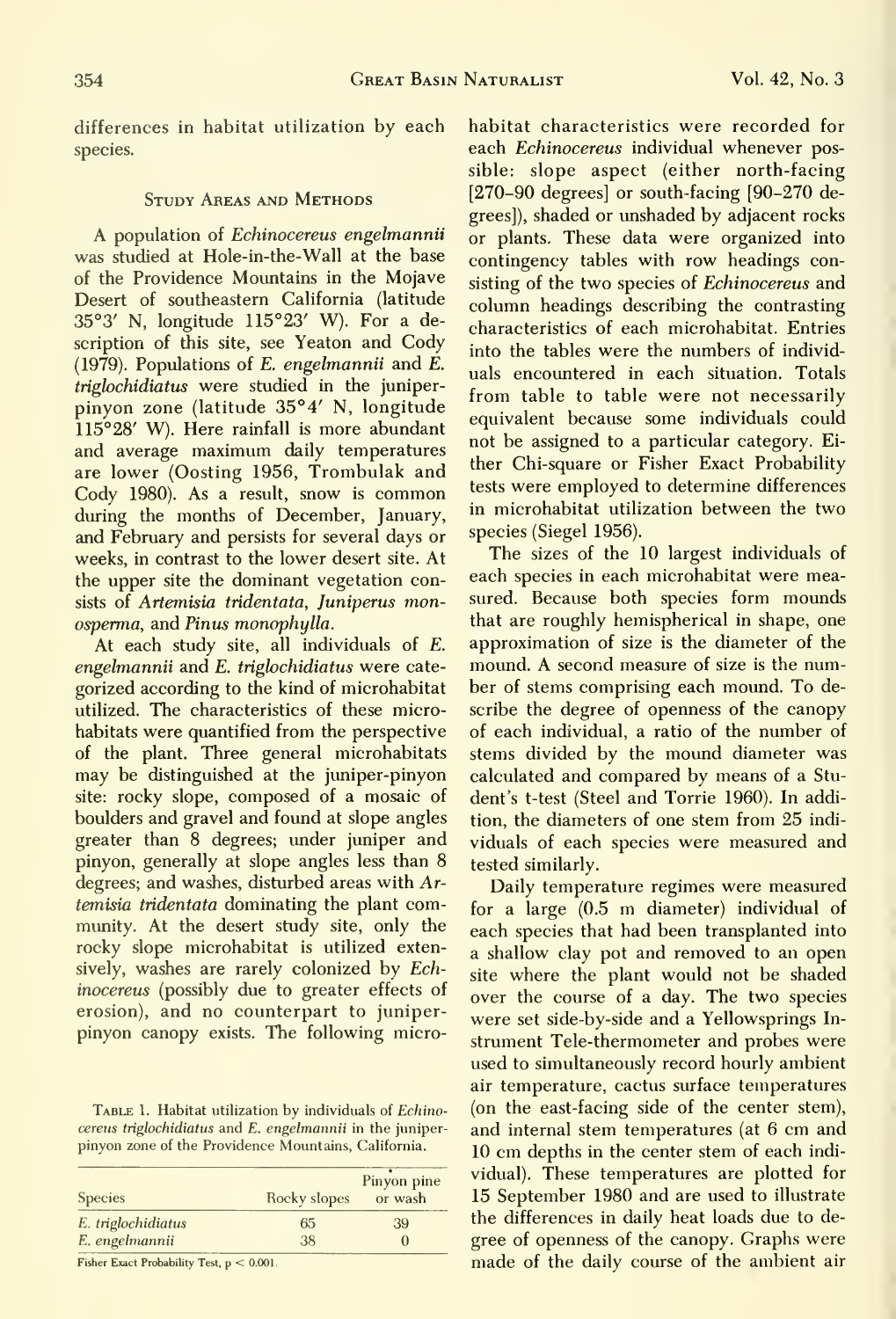temperatures and the differences between ambient temperatures and surface and inter nal temperatures for each species.

#### **RESULTS**

At the desert site, only individuals of *Ech*inocereus engelmannii, utilizing rocky slope microhabitats, are found. At the juniperpinyon site, individuals of both species occur. At this site E. engelmannii is found only in the rocky slope microhabitat, but E. trigloehidiatus is found in all three microhabitats (Table 1). At the juniper-pinyon site, E. eng elmannii is located on south-facing slopes only, but individuals of  $E$ . triglochidiatus are equally divided between north- and southfacing slopes (Table 2). Echinocereus engelmannii apparently requires open, sunny microhabitats for successful establishment, but E. triglochidiatus is favored by more shaded, northern exposures. This distinction is further illustrated by the characteristics of microhabitat involving shading. E. engelmannii is almost always found in unshaded microhabitats, but E. triglochidiatus is found in shaded situations, whether it occurs on northor south-facing slopes (Table 3).

The means and standard errors for size measurements of the 10 largest individuals of each species in each microhabitat are given in Table 4. Comparison of the mean values for mound diameters and number of stems between the two species on the rocky slope at the juniper-pinyon site shows that E. trig lochidiatus is much larger than E. engelmannii (for diameter  $t = 6.54$ , d.f. = 18,  $p < 0.001$ ; for number of stems  $t = 10.23$ , d.f. = 18,  $p < 0.001$ ). These differences combine to give significantly lower mean values for the ratio of stem number/ mound diameter for E. engelmannii, indicating that the spacing between stems is relatively large  $(t = 12.58, d.f. = 18, p < 0.001)$ . This is not due to differences in stem diameter because no significant difference was found between the two species (for E. engelmannii stem di ameter  $\bar{x} \pm S.E. = 5.18 \text{ cm } \pm 0.16$ ; for E. triglochidiatus  $\bar{x} \pm$  S.E. = 4.82 cm  $\pm$  0.15; t  $= 1.63$ , d.f.  $= 48$ ,  $0.2 < p < 0.1$ ). No difference in the stem number/mound diameter ratio exists between the upper and lower

populations of E. engelmannii; however individuals of the upper population are significantly smaller in diameter ( $t = 6.06$ ; d.f. = 18,  $p \le 0.001$  and in stem number  $(t =$ 6.38, d.f. = 18,  $p < 0.001$ ) than are individuals measured at the desert site. For E. triglochidiatus a gradual reduction in diameter and stem number and an increase in the openness of the canopy occurs from the rocky slope through the juniper-pinyon to the washes (Table 4). The only significant dif ferences occur between the rocky slope and wash microhabitats for this species (for mound diameter  $t = 2.47$ ,  $p < 0.05$ ; for stem number  $t = 4.48$ ,  $p < 0.001$ ; for the ratio t = 3.53,  $p < 0.01$ ; d.f. = 18 in all cases).

The daily temperature regimes are shown in Figure 1. Ambient air temperature in creases from early morning until late after noon and decreases as the sun sets (Fig. la). For the relatively open-canopied E. engelmannii, surface temperatures are much greater during the early part of the day and decrease rapidly as the east-facing side of the stem is shaded in the later daylight hours (Fig. lb). At the 6 cm depth, temperatures appear buffered and fluctuate around the ambient temperature during the day, heating up as the sun goes down (Fig. lb). At the 10 cm depth, temperatures start below ambient in the morning, increase rapidly during the day, and gradually decrease in the evening (Fig. lb). In contrast, the closed-canopied E. triglochidiatus maintains surface and internal stem temperatures below those of ambient during the daylight hours and gradually in crease as the sun sets. By midnight, temperatures in E. triglochidiatus stems are greater than those for E. engelmannii under the same conditions (Fig. Ic).

Table 2. Slope aspect utilization for individual of Echinocereus triglochidiatus and E. engelmannii in the juniper-pinyon zone of the Providence Mountains, California.

| <b>Species</b>     | North-facing South-facing<br>$(270 - 90)$<br>degrees) | $(90 - 270)$<br>degrees) |  |
|--------------------|-------------------------------------------------------|--------------------------|--|
| E. triglochidiatus | 23                                                    | 24                       |  |
| E. engelmannii     |                                                       | 33                       |  |

Fisher Exact Probability Test, <sup>p</sup> < 0.001.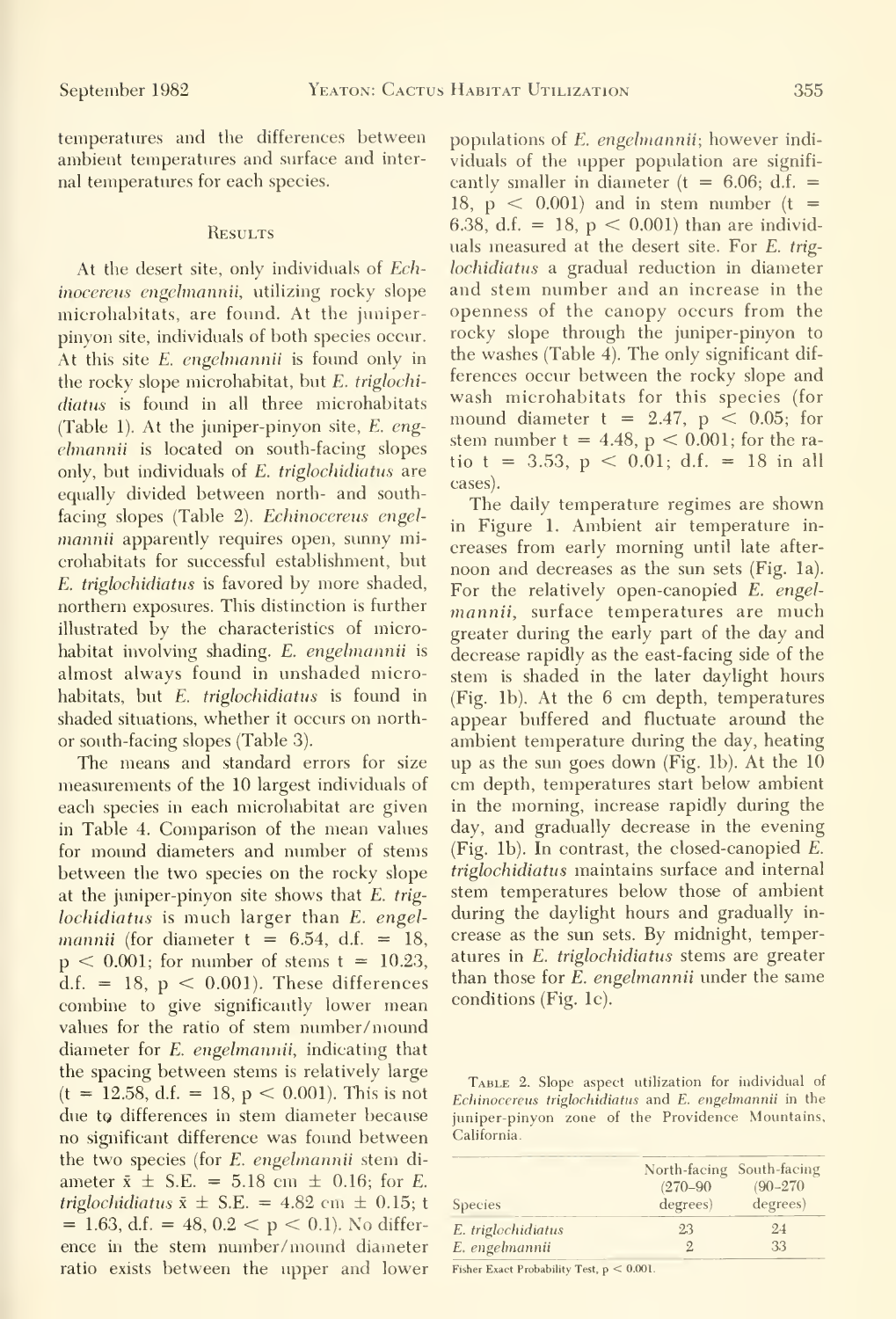#### **D***iscussion*

lag before the tissues suffer damages from opy, permitting convectively<br>freezing temperatures as been simulated moves through the canopy. freezing temperatures, as has been simulated surface-to-volume ratio is reduced, and the lochidiatus to survive low night temperis only established at the colder juniper-pinits tissues are exposed to freezing temperatures. Its growth form at the juniper-pinyon site, rather than approximating the com-

TABLE 3. Shade utilization by individuals of Echinopinyon zone of the Providence Mountains, California.

| <b>Species</b>                 | Shade | No shade |  |
|--------------------------------|-------|----------|--|
| E. triglochidiatus             | 67    |          |  |
| E. engelmannii                 |       | 38       |  |
| $x^2 = 72.8 \text{ p} < 0.01.$ |       |          |  |

this microhabitat. The smaller maximum size, Felger and Lowe (1967) described changes attained by E. engelmannii at the juniper-<br>pinyon site, is probably the result of its estabin the form of *Lophocereus schottii* over a lishment at the extreme upper limits of its latitudinal gradient, with a tendency for elevational range, where its growth rate is larger diameter and a reduced number of slower and less constant and its probability of stem ribs toward the colder, northern edges<br>survival to the maximum sizes attained at the of its distribution. Also Niering, Whittaker, desert site is very low. At the desert site, and Lowe (1963) demonstrated an increase in the desert site is very low. At the desert site, the diameter of *Carnegiea* gigantea at the **Heezing temperatures** are less of a problem. northern limits of its distribution. These the summer temperatures appear to be<br>changes have the effect of reducing the curchanges have the effect of reducing the sur-<br>heat load of an individual is to open the can-<br>heat load of an individual is to open the canface-to-volume ratio and increasing the time and individual is to open the can-<br>lag before the tissues suffer damages from opy, permitting convective cooling as air

Although morphology appears to be an by Lewis and Nobel (1977) and Nobel (1978). Although morphology appears to be an<br>These changes occur within species but the adaptation to the extremes in temperature These changes occur within species, but the adaptation to the extremes in temperature<br>results may be extrapolated to those observed that *Echinocereus* experiences, each species results may be extrapolated to those observed that *Echinocereus* experiences, each species<br>for the two species of *Echinocereus* In form must cope with problems posed when the opfor the two species of *Echinocereus*. In form, must cope with problems posed when the op-<br>E triglochidiatus has a more closed canony posite climatic conditions occur. For ex-E. triglochidiatus has a more closed canopy posite climatic conditions occur. For ex-<br>than does E. engelmannii, because its stems ample, hot summer days do occur at the junithan does *E. engelmannii*, because its stems ample, hot summer days do occur at the juni-<br>grow in contact with one another. Hence its per-pinyon site and freezing winter nights do grow in contact with one another. Hence its per-pinyon site and freezing winter nights do<br>surface-to-volume ratio is reduced, and the occur at the desert site, although at a reducspecies approximates in form a solid cylinder ed frequency in comparison with their oppoor "barrel." Echinocereus triglochidiatus is site extremes. Microhabitat differences befound only at the juniper-pinyon site where come important in moderating the heat load exposure to freezing temperatures at night and exposure to freezing temperatures. Durcan be a severe problem. The time lag, in ing the hot summer months, when the sun is which the internal stem temperatures are still directly overhead at midday, E. triglochiincreasing because of conductance between *diatus* is usually in the shade. Its daily heat stems after the sun sets, may enable E. trig- load is reduced, because ambient temperatures in the shade are lower (Bannister 1976, atures. In contrast, E. engelmannii may be Yeaton et al., in review). Conversely, in the unable to survive low night temperatures due winter months, when the sun is at a lower to its more open growth form. As a result, it angle, E. triglochidiatus may be in direct sunlight during part of the day. At the desert yon site on unshaded, south-facing rocky site, E. engelmannii may avoid the effects of slopes. Here it can warm up rapidly in the freezing temperatures by using unshaded mimorning, minimizing the time during which crohabitats in which individual stems can heat rapidly in the early morning as the sun-

One comment should be made about the pactness of E. triglochidiatus, is open due to temperature measurements made. The great the hot summer temperatures experienced in difference in surface temperature, recorded in the morning hours, is the direct result of differences in the canopy structure for the two species. As a result of its more open can-TABLE 3. Shade utilization by individuals of *Echino* opy, the stems of *E. engelmannii* are exposed<br>cereus triglochidiatus and E. engelmannii in the juniper-<br>at times to direct sunlight and heat more rapidly than do the stem surfaces of the closedcanopied E. trigiochidiatus, which are always shaded. For this reason surface and internal temperatures of E. triglochidiatus fluctuate similarly over the course of the day, and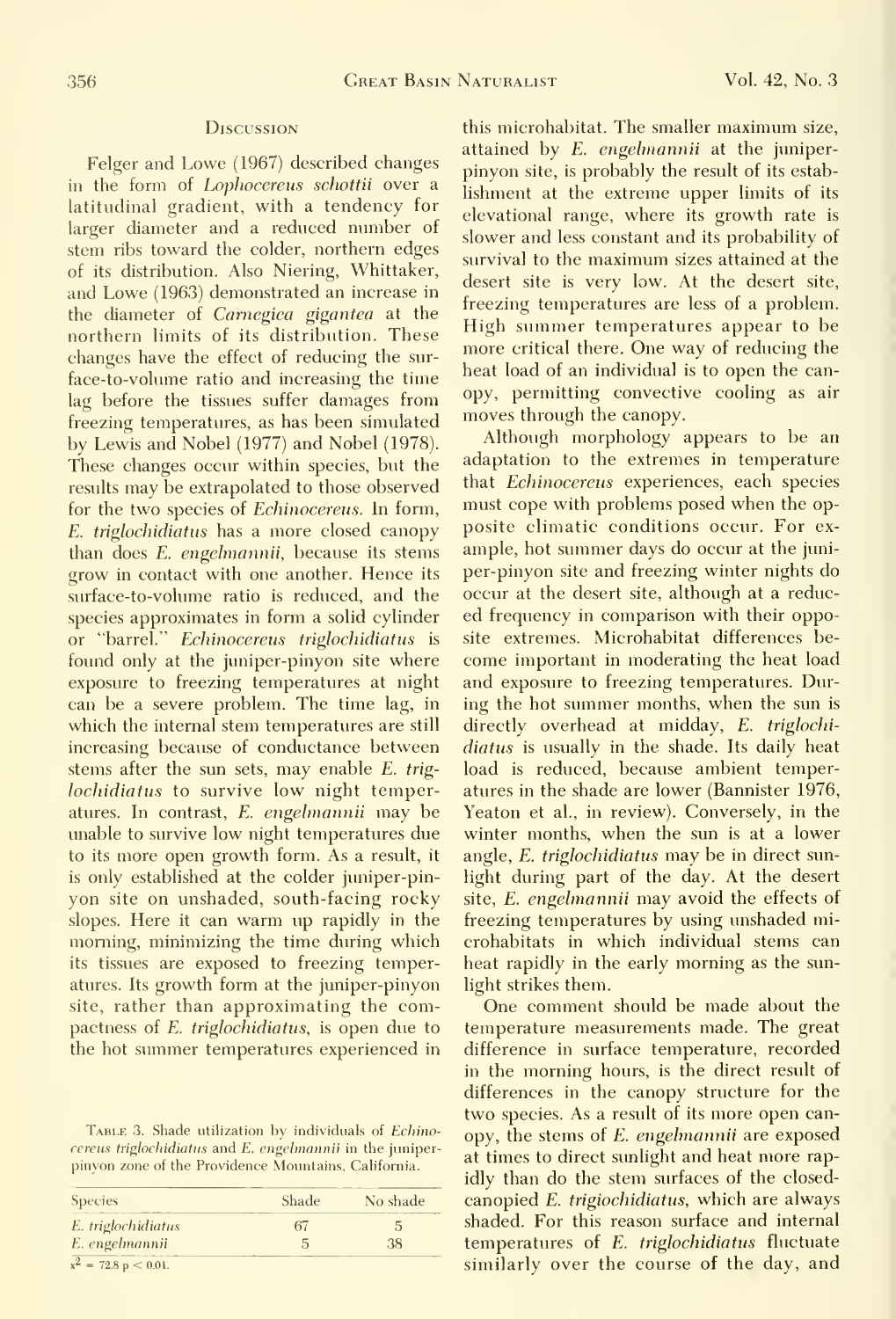

Fig. 1. The relationship between ambient temperature and surface and internal stem temperatures for transplanted Echinocereus engelmannii and E. triglochidiatus in an open site over a 15-hour period on 15 September 1980. (a), Ambient air temperatures; (b), The differences from ambient temperature for surface (..............), 6 cm deep  $(----)$ , and 10 cm deep (......) probes in or on the central stem of E. engelmannii; (c), the same as b. but for E. triglochidiatus.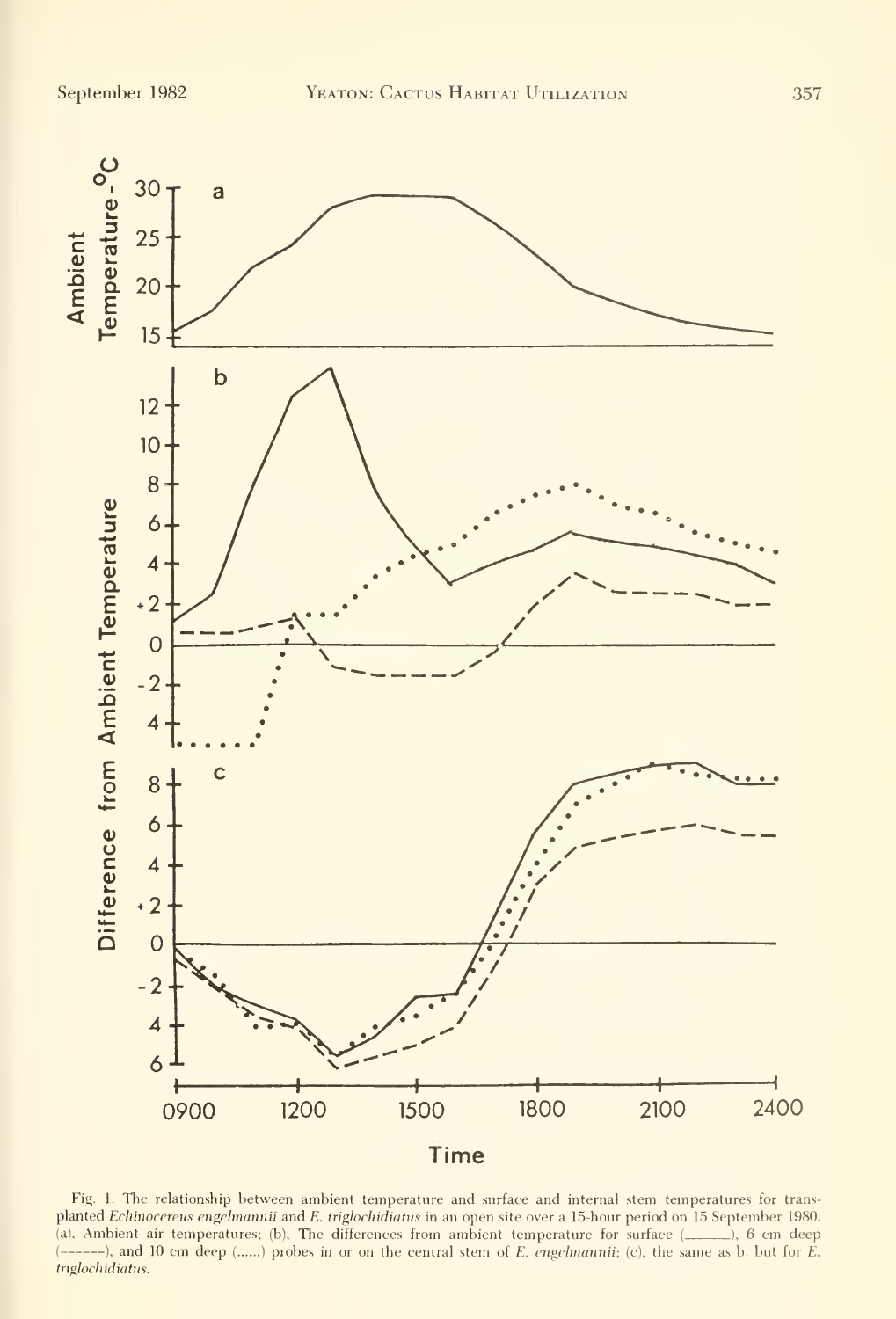Table 4. Means and standard errors for size measurements of the 10 largest individuals of Echinocereus triglochi diatus and E. engelmannii found in each habitat utilized in the juniper-pinyon and desert zones of Providence Moun-

| Habitat                  |           | Diameter (em)    | No. Stems         | No. Stems/Diameter | Individual<br><b>Stem</b><br>Diameter (mm) |
|--------------------------|-----------|------------------|-------------------|--------------------|--------------------------------------------|
| Juniper-pinyon           |           |                  |                   |                    |                                            |
| E. triglochidiatus-Rocky |           | $45.20 \pm 3.60$ | $86.40 \pm 7.44$  | $1.93 \pm 0.10$    | $5.18 \pm 0.16$                            |
|                          | $-Pinyon$ | $39.50 \pm 4.50$ | $76.40 \pm 11.55$ | $1.77 \pm 0.17$    |                                            |
|                          | $-Wash$   | $34.50 \pm 2.41$ | $47.60 \pm 4.43$  | $1.41 \pm 0.11$    |                                            |
| E. engelmannii -Rocky    |           | $19.20 \pm 1.69$ | $10.00 \pm 0.67$  | $0.55 \pm 0.05$    |                                            |
| Desert                   |           |                  |                   |                    |                                            |
| E. engelmannii — Rocky   |           | $47.20 \pm 4.30$ | $30.30 \pm 3.11$  | $0.67 \pm 0.07$    | $4.82 \pm 0.15$                            |

widely divergent temperatures are recorded in the same period for E. engelmannii. The difference in surface temperature is further exacerbated by the differential movement of air through the canopies of the two species, resulting in different rates of convective cooling. Thus, surface temperatures may not be compared with the internal stem temperatures except as general trends. This is because the temperatures recorded on the surface are a direct response to environmental conditions, but the internal stem temperatures represent various degrees of integration of these same environmental conditions. The internal stem temperatures may be compared between the 6 cm and 10 cm depths and, as would be expected, the 10 cm depth becomes warmer than the 6 cm depth as the day progresses.

I have concentrated in this study on the differences in form of two species of Echinocereus. Other differences such as spine coverage, spine color, apical pubescence, and tishave sue thermal properties been demonstrated as being important in the regulation of heat load in Cactaceae (Nobel 1978). Differences between the two species do exist for some of these characteristics (Benson 1969). Echinocereus engelmannii is more heavily spined and its spines are lighter colored than those of E. triglochidiatus. Also, the central spines of E. engelmannii are flattened in contrast to those of E. triglochidiatus. These factors contribute to its adaptation to unshaded microhabitats by increasing its albedo (Gibbs and Patten 1970, Nobel 1978). Additionally, E. triglochidiatus has permanent apical pubescence on mature stems, but E. engelmannii loses its pubescence after 2-3 years. Apical pubescence may have an insulative effect (Nobel 1978), which may be important in survival of stems of E. triglochidiatus in cold habitats. I have no information on the thermal properties of stem tissues.

Thus, the differences in morphology observed in Echinocereus engelmannii and E. triglochidiatus appear to be adaptations for avoidance of extreme climatic conditions in their preferred habitats, and differences in microhabitats enable the individual to avoid the opposite extremes should they occur. In other words, the constraints imposed by morphology are ameliorated by differences in microhabitat use.

#### **ACKNOWLEDGMENTS**

I thank R. W. Eckert, W. Work, and R. W. Yeaton for their assistance in this study.

#### **LITERATURE CITED**

- BANNISTER, P. 1976. Introduction to physiological plant ecology. Halstead Press, New York.
- BENSON, L. 1969. The native cacti of California. Stanford Univ. Press, Stanford.
- FELGER, R. W., AND C. H. LOWE. 1967. Clinal variation in the surface-volume relationships of the columnar cactus Lophocereus schottii in northwestern Mexico. Ecology 48:530-536.
- GATES, D. M. 1962. Energy exchange in the biosphere. Harper and Row, New York.
- GIBBS, J. G., AND D. T. PATTEN. 1970. Plant temperatures and heat flux in a Sonoran Desert ecosystem. Oecologia 5:165-184.
- LEWIS, D. A., AND P. S. NOBEL. 1977. Thermal energy exchange model and water loss of a barrel cactus, acanthodes. Plant Physiology Ferocactus 60:609-616.

tains, California.